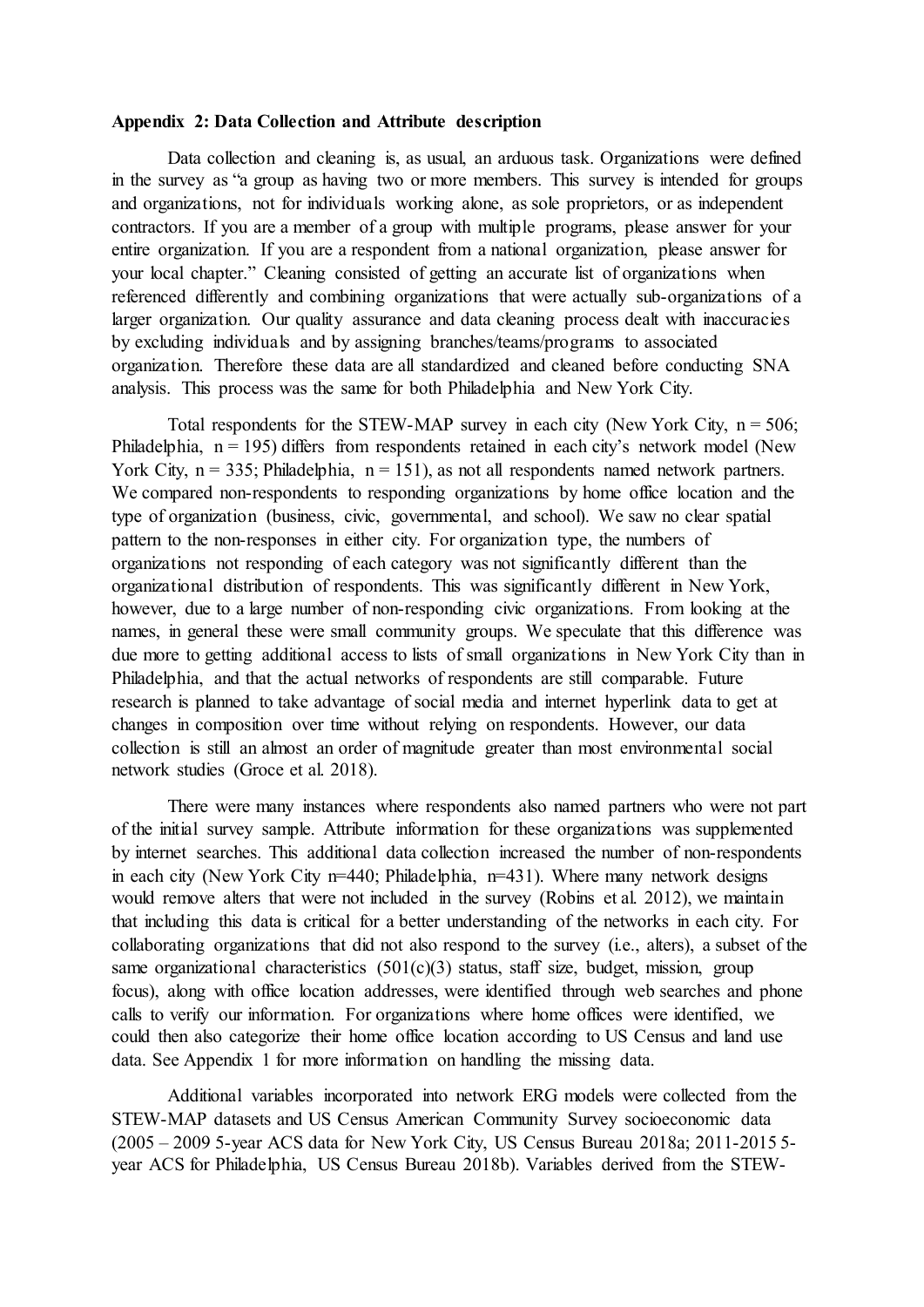MAP survey include measures of both the organizational characteristics and neighborhood context. These include attributes of the organizations themselves such as primary focus area, measures of organizational formalization (i.e., staff, membership, volunteers,  $501(c)(3)$ ) status). We did collect information on the age of the organization, but were unable to get models to converge when this variable was included. This might be due to the high correlations - see Figure A2.1 for correlations between vertex attributes. Paid staff, membership, and volunteers each were recoded as a presence/absence dichotomous variable. To assess neighborhood context, we classified the predominant land use of the census block where the home office was located, and we also used American Community Survey (ACS) data to characterize the census block group. The measures included represent the population density of the block, the median household income, and the median year individuals moved to the block (for residential areas). These variables were also dichotomized by calculating the median of the total observations within each city and coding each block as above (1) or below (0) this median. Finally, spatial measures were included in three ways: (1) distance between office locations, (2) overlap of the stewardship turf where each group has activities, and (3) the geographic extent of each group's stewardship turf (i.e., sub-neighborhood - small; across 2-5 neighborhoods - medium; and larger than 5 neighborhoods - large).

Figure A2.1 shows the correlations between the different vertex attributes (anything pertaining to a specific organization - this contrasts to edge or tie attributes like the distance between home offices). Only the significant correlations, as judged by a  $p<0.05$  from a Pearson Correlation test, are displayed. From the correlation of the variables, we see that Age is negatively correlated with many other organizational attributes in New York City but not Philadelphia. We also see a much tighter correlation in New York City between the Census data for the home office block; in New York City, those with lower than median year moved are more likely to have higher than median household incomes and larger than median population density. These relationships are not seen in Philadelphia. We see many significant correlations between many of the different issue foci (note that Religion is not present in the New York City map as there were too few organizations with that focus to provide meaningful results). We see in both cities a correlation between Environment and Education foci as well as Youth and Seniors. None of the correlations are too high to worry about multicollinearity, and this is confirmed by our VIF tests with no score above 15 (Duxbury 2018).